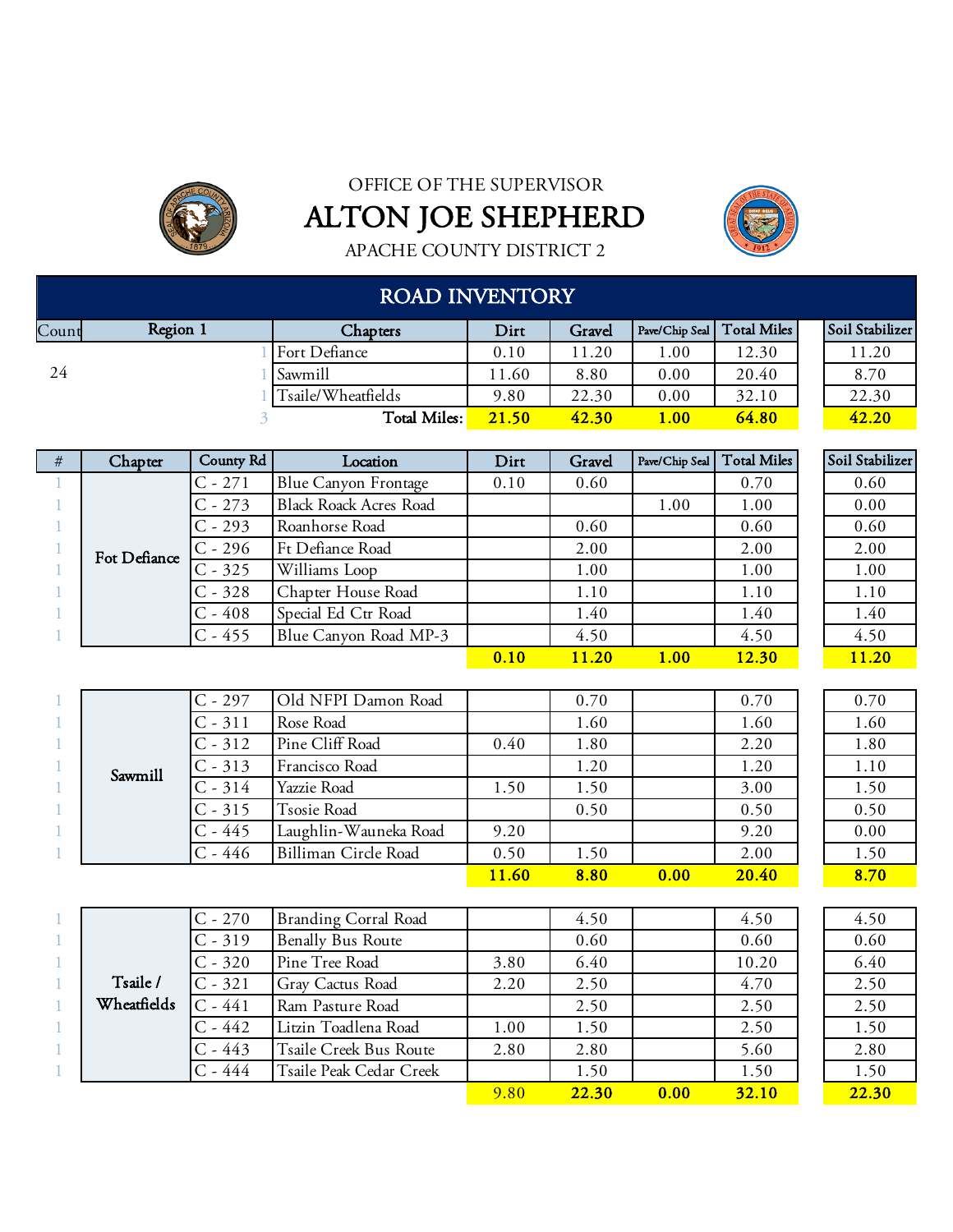



APACHE COUNTY DISTRICT 2

#### ROAD INVENTORY

| Count | Region 2 | Chapters        | Dirt  | Gravel |             | Pave/Chip Seal   Total Miles | Soil Stabilizer |
|-------|----------|-----------------|-------|--------|-------------|------------------------------|-----------------|
|       |          | Cornfields      | 2.20  | 7.70   | 0.00        | 9.90                         | 6.20            |
| 29    |          | Ganado          | 6.10  | 28.70  | 1.30        | 36.10                        | 27.50           |
|       |          | Kin Dah Lichi'i | 23.20 | 27.20  | 0.00        | 50.40                        | 26.00           |
|       |          | Nazlini         | 4.80  | 4.30   | 0.00        | 9.10                         | 3.80            |
|       |          | Total Miles:    | 36.30 | 67.90  | <b>1.30</b> | 105.50                       | 63.50           |

| # | Chapter    | County Rd       | Location           | Dirt | Gravel | Pave/Chip Seal | <b>Total Rd</b> | Soil Stabilizer |
|---|------------|-----------------|--------------------|------|--------|----------------|-----------------|-----------------|
|   |            | $-414$          | Prairie Dog Road   | 2.20 | 1.50   |                | 3.70            | 0.00            |
|   | Cornfields | $-415$          | Mountain Loop Road |      | . . 20 |                | 20              | 1.20            |
|   |            | $\degree$ - 416 | Todacheenie Road   |      | 5.00   |                | 5.00            | 5.00            |
|   |            |                 |                    | 2.20 | 7.70   | 0.00           | 9.90            | 6.20            |

|                |        | $C - 292$ | Sandpit Road            | 1.20 | 0.70  |             | 1.90  | 0.70  |
|----------------|--------|-----------|-------------------------|------|-------|-------------|-------|-------|
|                |        | $C - 303$ | Tower Road              | 0.50 | 1.00  |             | 1.50  | 0.00  |
|                |        | $C - 401$ | Ganado Supervisory Home |      | 0.30  |             | 0.30  | 0.30  |
|                |        | $C - 413$ | Pueblo Wash Road        |      | 4.90  |             | 4.90  | 4.90  |
|                |        | $C - 420$ | Ganado Bus Loop (paved) |      |       | 1.30        | 1.30  | 0.00  |
| $\overline{1}$ | Ganado | $C - 426$ | James Road              | 3.60 | 4.20  |             | 7.80  | 4.00  |
|                |        | $C - 427$ | Whites Road             | 0.30 | 7.90  |             | 8.20  | 7.90  |
|                |        | $C - 432$ | Hard Mesa Road          |      | 4.90  |             | 4.90  | 4.90  |
|                |        | $C - 451$ | Burnside School Loop    |      | 1.20  |             | 1.20  | 1.20  |
|                |        | $C - 456$ | Paul Begay Road         |      | 0.90  |             | 0.90  | 0.90  |
|                |        | $C - 458$ | Snake Flat Road         | 0.50 | 2.70  |             | 3.20  | 2.70  |
|                |        |           |                         | 6.10 | 28.70 | <b>1.30</b> | 36.10 | 27.50 |

| 0.00  |
|-------|
| 0.30  |
| 4.90  |
| 0.00  |
| 4.00  |
| 7.90  |
| 4.90  |
| 1.20  |
| 0.90  |
| 2.70  |
| 27.50 |
|       |

|                 | $C - 304$ | Nez-Harding Road      | 4.30         | 0.70         |      | 5.00  |  | 0.70     |
|-----------------|-----------|-----------------------|--------------|--------------|------|-------|--|----------|
|                 | $C - 305$ | Lai-Kai-Li-Kai Road   |              | 5.00         |      | 5.00  |  | 5.00     |
|                 | $C - 306$ | Cross Canyon Road     | 7.50         |              |      | 7.50  |  | 0.00     |
|                 | $C - 307$ | Kinlichee Road        | 1.00         |              |      | 1.00  |  | 0.00     |
| Kin Dah Lichi'i | $C - 308$ | Fenced Sage Road      |              | 1.40         |      | 1.40  |  | 1.40     |
|                 | $C - 324$ | Shorty-Cooke Road     | 1.80         | 2.30         |      | 4.10  |  | 2.30     |
|                 | $C - 423$ | Fluted Rock Road      | 6.60         | 8.80         |      | 15.40 |  | 8.80     |
|                 | $C - 428$ | Airport Road          | 2.00         | 1.00         |      | 3.00  |  | 1.00     |
|                 | $C - 450$ | Standing Chimney Road |              | 6.80         |      | 6.80  |  | 6.80     |
|                 | $C - 457$ | Mexican Wash Road     |              | 1.20         |      | 1.20  |  | $0.00\,$ |
|                 |           |                       | <b>23.20</b> | <b>27.20</b> | 0.00 | 50.40 |  | 26.00    |

|         | C - 284   | Tsinnajinnie Road | 1.50 |      |      | 1.50 | 0.00 |
|---------|-----------|-------------------|------|------|------|------|------|
|         | $C - 309$ | Williams Road     | 2.50 |      |      | 2.50 | 0.00 |
| Nazlini | $C - 310$ | Wilson Road       |      | 2.20 |      | 2.20 | 1.70 |
|         | $C - 318$ | Dedman Road       |      | 2.10 |      | 2.10 | 2.10 |
|         | $C - 452$ | Billy's Bus Route | 0.80 |      |      | 0.80 | 0.00 |
|         |           |                   | 4.80 | 4.30 | 0.00 | 9.10 | 3.80 |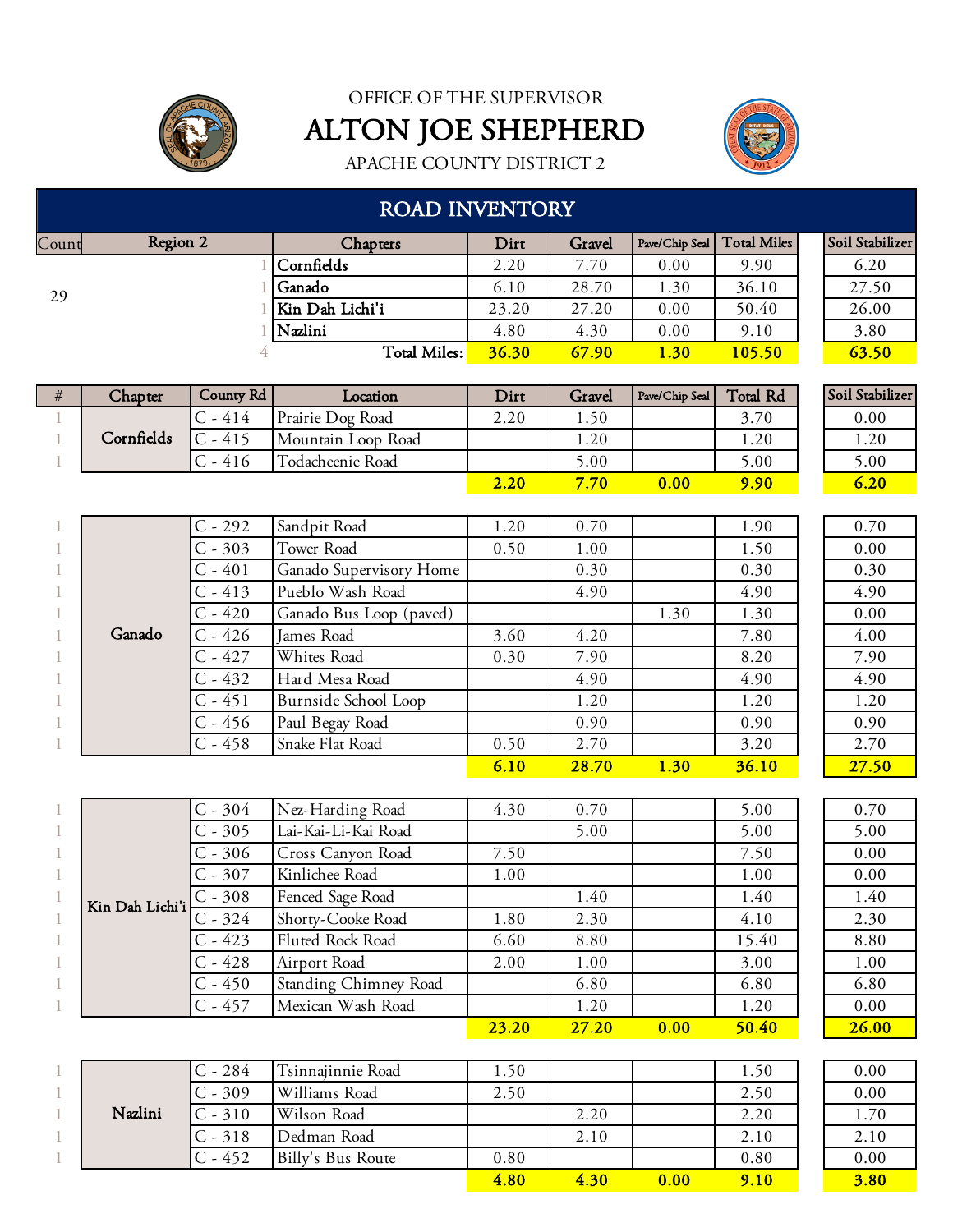OFFICE OF THE SUPERVISOR



ALTON JOE SHEPHERD



| <b>ROAD INVENTORY</b> |          |                      |       |        |                |             |  |                 |  |  |  |  |
|-----------------------|----------|----------------------|-------|--------|----------------|-------------|--|-----------------|--|--|--|--|
| Count                 | Region 3 | Chapters             | Dirt  | Gravel | Pave/Chip Seal | Total Miles |  | Soil Stabilizer |  |  |  |  |
|                       |          | Blue Gap/Tachee      | 3.90  | 5.10   | 0.00           | 9.00        |  | 0.00            |  |  |  |  |
| 34                    |          | Cottonwood/Tselani   | 39.90 | 20.10  | 0.00           | 60.00       |  | 15.60           |  |  |  |  |
|                       |          | <sup>1</sup> Ieddito | 7.30  | 18.90  | 0.00           | 26.20       |  | 4.70            |  |  |  |  |
|                       |          | Steamboat            | 32.30 | 20.90  | 0.00           | 53.20       |  | 14.80           |  |  |  |  |
|                       |          | Total Miles:         | 83.40 | 65.00  | 0.00           | 148.40      |  | 35.10           |  |  |  |  |

| # | Chapter   | County Rd | Location                  | Dirt        | Gravel | Pave/Chip Seal | <b>Total Rd</b> | Soil Stabilizer |
|---|-----------|-----------|---------------------------|-------------|--------|----------------|-----------------|-----------------|
|   | Blue Gap/ | 326       | Eastside Bahe's Bus Route |             | .00.   |                | .00.            | 0.00            |
|   | Tachee    | 327       | Southside Blue Gap Store  | 3.90        | 2.00   |                | .90             | 0.00            |
|   |           | 412       | Old Coalmine Bus Route    |             | 2.10   |                | 2.10            | 0.00            |
|   |           |           |                           | <b>3.90</b> | 5.10   | 0.00           | 9.00            | 0.00            |

|            |           |                           | <b>39.90</b> | 20.10 | 0.00 | 60.00 | 15.60 |
|------------|-----------|---------------------------|--------------|-------|------|-------|-------|
|            | $C - 454$ | Well Springs Road         | 0.70         | 2.10  |      | 2.80  | 2.10  |
|            | $C - 453$ | East Salina Road          | 7.50         |       |      | 7.50  | 0.00  |
|            | $C - 440$ | Thomas Kee Road           | 1.00         | 1.00  |      | 2.00  | 1.00  |
|            | $C - 439$ | Carlton Road              | 3.60         | 2.60  |      | 6.20  | 2.60  |
|            | $C - 438$ | White Clay Hill Road      | 5.90         | 3.50  |      | 9.40  | 0.00  |
|            | $C - 437$ | Tsebiniidyini Road        | 13.70        |       |      | 13.70 | 0.00  |
|            | $C - 436$ | David Lee Road            | 2.50         |       |      | 2.50  | 0.00  |
| /Tselani   | $C - 435$ | <b>Bobcat Canyon Road</b> | 1.10         | 1.50  |      | 2.60  | 1.50  |
| Cottonwood | $C - 419$ | <b>Standing Rock Road</b> | 1.60         | 1.50  |      | 3.10  | 1.50  |
|            | $C - 418$ | Tsosie Road               | 1.50         |       |      | 1.50  | 0.00  |
|            | $C - 417$ | <b>Burbank Road</b>       | 0.30         | 1.00  |      | 1.30  | 0.00  |
|            | $C - 279$ | John Joe #2 Road          |              | 3.30  |      | 3.30  | 3.30  |
|            | $C - 278$ | Calvin Begay Road         |              | 1.30  |      | 1.30  | 1.30  |
|            | $C - 277$ | Hoskie Burbank Road       | 0.50         |       |      | 0.50  | 0.00  |
|            | $C - 276$ | Ben Totsoni Road          |              | 1.30  |      | 1.30  | 1.30  |
|            | $C - 275$ | Addie Yazzie Road         |              | 1.00  |      | 1.00  | 1.00  |

|         | 290             | Fsegai-Goldwater Road | 7.30 | 10.10 |      | $\overline{ }$<br>.40 | 70<br>4.7 |
|---------|-----------------|-----------------------|------|-------|------|-----------------------|-----------|
| Ieddito | 201<br>◡<br>ر ب | Archi-Begay<br>Road   |      | 4.30  |      | 4.30                  | 0.00      |
|         | 447             | Road<br>Beshbito.     |      | 4.50  |      | 4.50                  | 0.00      |
|         |                 |                       | 7.30 | 8.90  | 0.00 | 26.20                 | 4.70      |

|  |           | $C - 434$  | Bear Springs Road            | 1.90<br>32.30 | 20.90 | 1.90<br>53.20 | 0.00<br>14.80 |
|--|-----------|------------|------------------------------|---------------|-------|---------------|---------------|
|  |           |            |                              |               |       |               |               |
|  |           | $C - 430$  | White Meadow Road            | 3.20          | 1.50  | 4.70          | 1.50          |
|  |           | $C - 429S$ | Steamboat- Balakai           | 10.60         | 3.00  | 13.60         | 3.00          |
|  |           |            | C - 429 N Steamboat- Balakai |               | 4.10  | 4.10          | 4.10          |
|  |           | $C - 329$  | Begay and Nelson Road        |               | 1.50  | 1.50          | 0.00          |
|  |           | $C - 317$  | <b>Standing Horse Road</b>   | 2.50          | 1.30  | 3.80          | 1.30          |
|  | Steamboat | $C - 316$  | Hidden Dam Road              |               | 3.50  | 3.50          | 3.50          |
|  |           | $C - 289$  | Gorman Road                  | 4.00          |       | 4.00          | 0.00          |
|  |           | $C - 288$  | Bitsui-Begay Road            | 0.40          | 3.60  | 4.00          | 0.00          |
|  |           | $C - 287$  | <b>Standing Deer Road</b>    |               | 1.40  | 1.40          | 1.40          |
|  |           | $C - 286$  | C - 434 Extension            | 4.50          |       | 4.50          | 0.00          |
|  |           | $C - 285$  | C - 430 Extension            | 5.20          | 1.00  | 6.20          | 0.00          |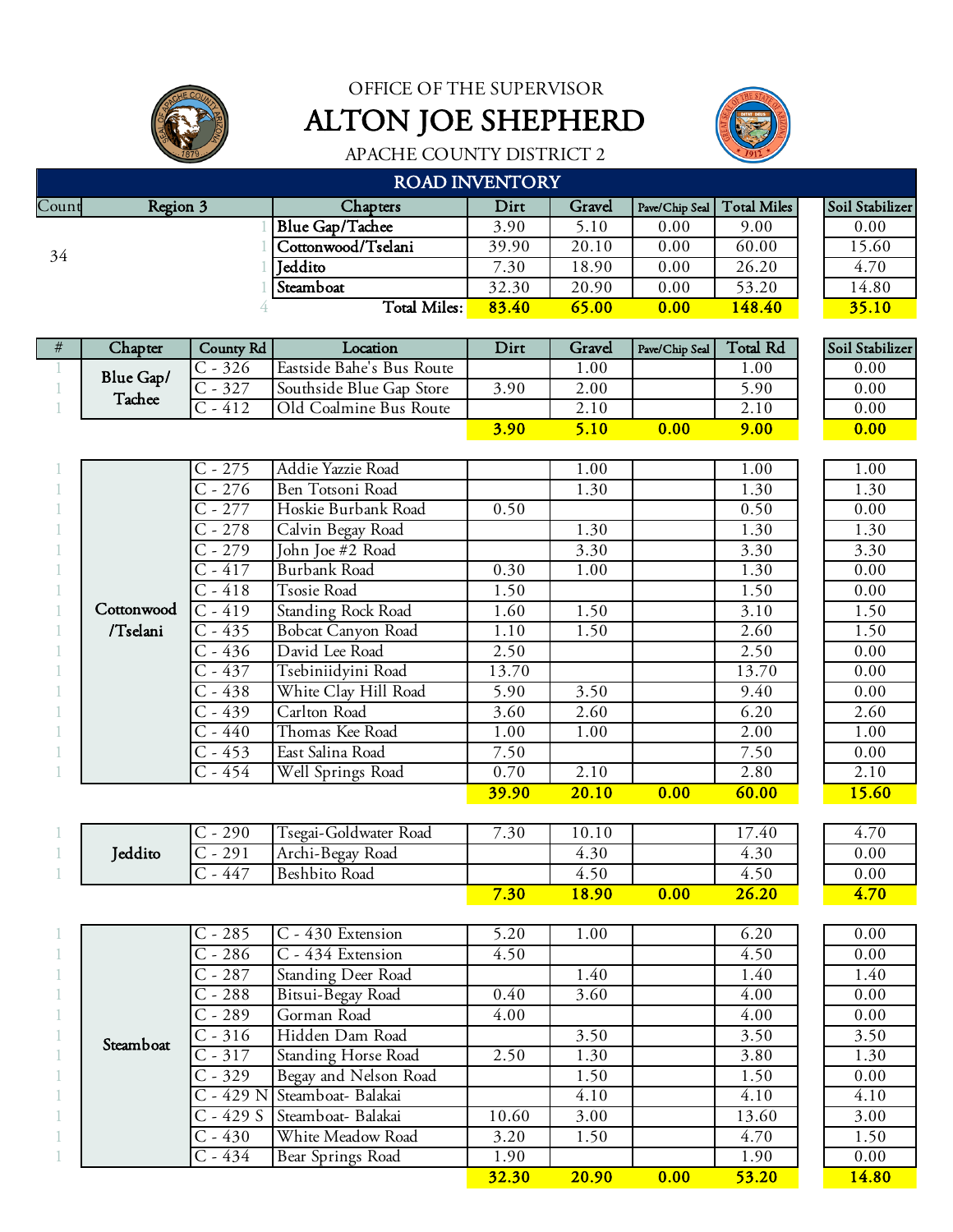



APACHE COUNTY DISTRICT 2

### ROAD INVENTORY

| Count | Region 4 | Chapters               | Dirt  | Gravel |      | Pave/Chip Seal   Total Miles | Soil Stabilizer |
|-------|----------|------------------------|-------|--------|------|------------------------------|-----------------|
|       |          | <b>Secure Secure 6</b> | 00.   | 0.00   | 0.00 | 00.1                         | 0.00            |
| 22    |          | Houck                  | 10.95 | 21.20  | 0.00 | 32.15                        | 13.60           |
|       |          | Klagetoh               | 4.30  | 8.70   | 0.00 | 13.00                        | 8.70            |
|       |          | <b>Wide Ruins</b>      | 22.50 | 18.40  | 0.00 | 40.90                        | 18.40           |
|       |          | Total Miles:           | 38.75 | 48.30  | 0.00 | 87.05                        | 40.70           |

| $\sim$<br>Chapter | County Rd             | Location                   | Dirt | Gravel | Pave/Chip Seal | $\mathbf{H}$<br><b>Total Rd</b> | Soil Stabilizer |
|-------------------|-----------------------|----------------------------|------|--------|----------------|---------------------------------|-----------------|
| Greasewood        | $\overline{1}$<br>450 | Wash<br>Road<br>Greasewood |      |        |                | 1.00                            |                 |
|                   |                       |                            |      | 0.00   | $0.00\,$       | 1.00                            |                 |

|       | $C - 294$    | Windmill-Hoxie Road                        |              | 2.00  |      | 2.00  | 2.00  |
|-------|--------------|--------------------------------------------|--------------|-------|------|-------|-------|
|       | $C - 295$    | Fred Mute Road                             |              | 1.20  |      | 1.20  | 1.20  |
|       | $C - 301$    | Silversmith Road                           |              | 4.60  |      | 4.60  | 4.60  |
|       | $C - 302$    | <b>Baldwin Road</b>                        |              | 1.70  |      | 1.70  | 1.70  |
| Houck | $C - 409$    | Burntwater Junction                        | 7.20         | 2.00  |      | 9.20  |       |
|       | $C - 410$    | Burntwater Cedar Point                     | 2.00         | 1.00  |      | 3.00  |       |
|       | $C - 449$    | Salt Spring Road                           |              | 4.10  |      | 4.10  | 4.10  |
|       | $C - 608$    | Querino Road South                         | 1.75         |       |      | 1.75  |       |
|       |              | $C - 7250 E$ Querino Bridge - Pine Springs |              | 2.30  |      | 2.30  |       |
|       | $C - 7250$ W | Cedar Point - Querino Bridge               |              | 2.30  |      | 2.30  |       |
|       |              |                                            | <u>10.95</u> | 21.20 | 0.00 | 32.15 | 13.60 |

|  |          | - 421  | Klagetoh Bus Loop          |      | 1.50 |      | 1.50  | 1.50 |
|--|----------|--------|----------------------------|------|------|------|-------|------|
|  | Klagetoh | - 422  | Wide Ruins Bus Loop        |      | 0.80 |      | 0.80  | 0.80 |
|  |          | $-424$ | Valley<br>$\overline{arg}$ | 4.30 | 3.20 |      | 7.50  | 3.20 |
|  |          | $-425$ | Klagetoh East Road         |      | 3.20 |      | 3.20  | 3.20 |
|  |          |        |                            | 4.30 | 8.70 | 0.00 | 13.00 | 8.70 |

|            | $C - 272$ | La Pinta Mesa Road     | 0.10  | 3.40         |      | 3.50  | 3.50  |
|------------|-----------|------------------------|-------|--------------|------|-------|-------|
|            | $C - 281$ | Marie Yazzie Road      | 1.40  | 3.00         |      | 4.40  | 3.00  |
|            | $C - 282$ | Pigeon Springs Road    |       | 0.50         |      | 0.50  | 0.50  |
| Wide Ruins | $C - 283$ | 272 Extension          | 2.40  |              |      | 2.40  |       |
|            | $C - 322$ | Pine Springs Road      | 1.00  | 8.90         |      | 9.90  | 8.90  |
|            | $C - 323$ | <b>Boggy Lake Road</b> | 11.60 | 2.60         |      | 14.20 | 2.50  |
|            | $C - 411$ | Beeline                | 6.00  |              |      | 6.00  |       |
|            |           |                        | 22.50 | <b>18.40</b> | 0.00 | 40.90 | 18.40 |